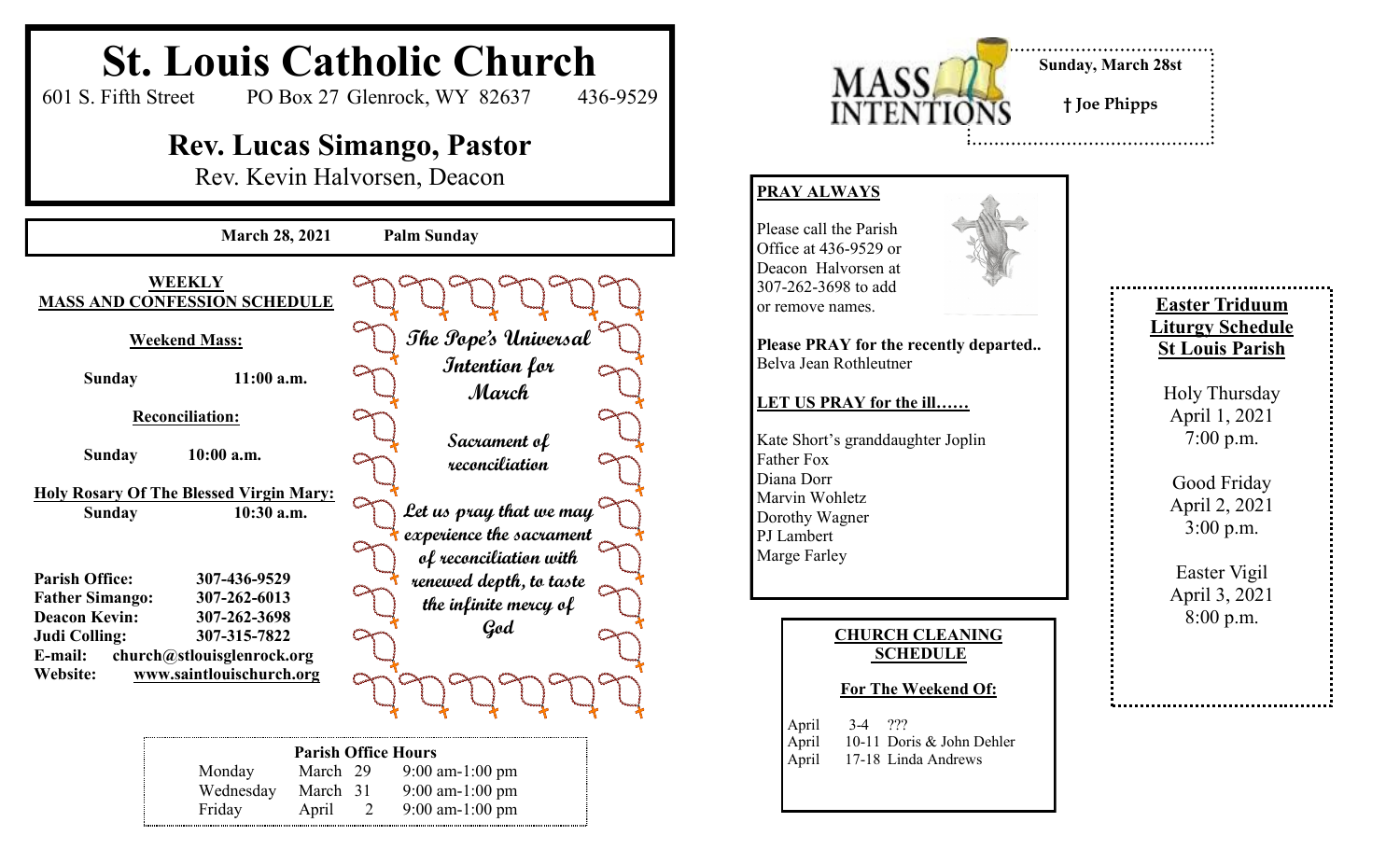### **Current Job Posting - Diocese of Cheyenne**

For more information and to receive a complete job description please visit: http://dioceseofcheyenne.org/job -openings

#### **Director of Hispanic Ministry**

The Diocese of Cheyenne has an opening for Director of Hispanic Ministry. The Director of Hispanic Ministry, in close collaboration with the Director of Pastoral Formation, assists the Diocesan Bishop in cultivating lay leadership and directing a Pastoral Hispanic Ministries Plan for: the Diocese of Cheyenne. The Director of Hispanic Ministry will be located in Casper. Candidates must be bilingual (Spanish and English), conversational and written.

El Diócesis de Cheyenne tiene una vacante para un Director del Ministerio Hispano. En estrecha colaboración con el Director de Formación Pastoral, el Director ayuda al obispo a formentar el liderazgo laico y digirir un Plan para el Ministerio diocesano de Pastoral Hispana. La oficina del Director Diocesano del Ministerio Hispano estará en Casper. Los candidates deben ser bilingües (español y inglés), conversacional y escrito.

#### **Tribunal Secretary/Ecclesiastical Notary**

This position provides administrative assistance and clerical services to the Office of the Tribunal including transcription and clerical services to the Office of the Tribunal including transcription of interviews. Serves as: an Ecclesiastical Notary. The Tribunal renders decisions in matter of Church Law dealing for the most part with issues surrounding the validity of marriage.

Submit an application, letter of interest, and a current resume by mail, e mail, or in person by April 30,2021 to Tammy Skala, Human Resources Director, Diocese of Cheyenne, 2121 Capitol Ave. Cheyenne, WY 82001. Office: 307-638-1530 - tskala@dioceseofcheyenne.org - Find complete job descriptions and application online: http://dioceseofcheyenne.org/job/ opening

Envía una solicitud, carta de presentación, y resumen por correo, e -mail, o a la oficina diocesano antes de 30 de abril de,2021 a Tammy Skala, la Directora de Recursos Humanos, Diócesis de Cheyenne, 2121 Capitol Ave., Cheyenne, WY 82001. Oficina: 307-638-1530 - La descripción complete y aplicación están nuestro sitio web:http:// dioceseofcheyenne.org/job -openings





# *Palm Sunday*

**So they brought the colt to Jesus and put their cloaks over it. And he sat on it. Many people spread their cloaks on the road and others spread leafy branches that they had cut from the fields. Those preceding him as well as those following kept crying out: "Hosanna! Blessed is he who comes in the name of the Lord! Blessed is the kingdom of our father David that is to come! Hosanna in the highest"** *Mark 11: 7-10*